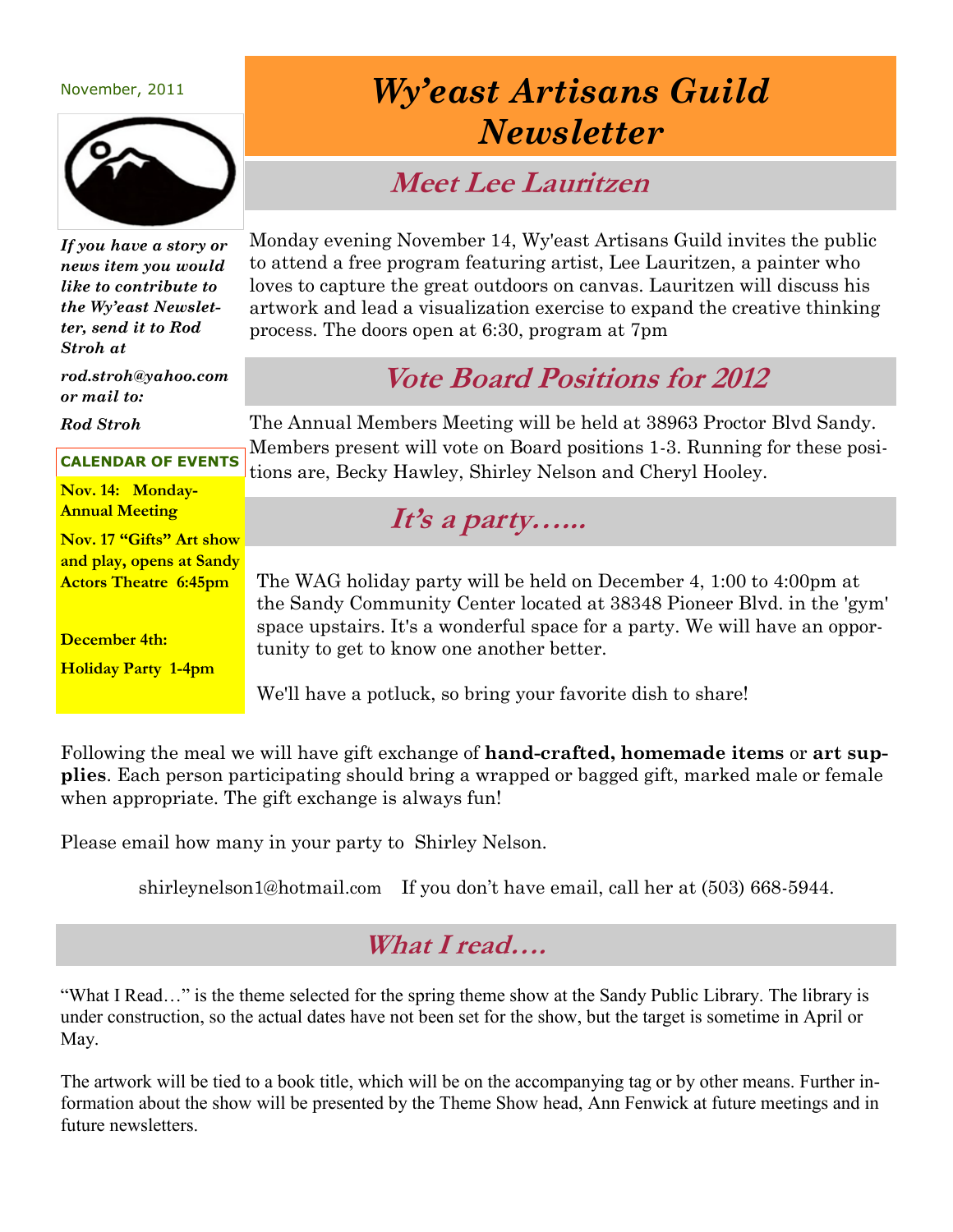# **"Gifts" Art Submission Deadline !**

## **Sandy Actors Theatre Art Show Themes & Dates**

#### *These shows are a good way to exhibit your work….Please participate!*

Email or mail submissions go to Becky Hawley. Include: Title, medium, price and approx. size.

#### *Coming soon….*

*"***Gifts***"* This is an open show without a 'theme'... we will put a big bow on each piece to make it look like a gift. **Submissions by Nov. 7.** The reception is Thursday Nov.17 at 6:45. Show runs through Dec. 18. Play: A Tuna Christmas

*"***Playing Around***"* Theme: Playful, a play (theatrical), playing a game or game related, clowning around, messing around, teasing, golfing…..or round? Let your imagination go! Abstracts! Submissions by Jan. 30. Reception Thursday Feb. 9 at 6:45. Runs through Mar. 4. The play: Marvin's Room.

*"***Menagerie***"* Theme: A collection, groups of animals or strange people or artwork that is strange or different that we could hang to make our show 'a menagerie of art'...Submissions by March 25. Reception Thursday April 5 at 6:45. Runs through April 29. The play: A Barrel Full Of Pennies.

*"***Real Lif***e"* Theme: Still life, landscapes, portraits of real life. Submissions by May 15. Reception on Thursday May 31 at 6:45. Runs through June 24. The play: Rabbit Hole.

We have the opportunity to show our artwork and host receptions at Sandy Actors Theatre this season. Everyone in attendance will see the play for free, with donations going to the Guild. **The Guild depends on** *you* **to spread the word to your contacts…**whether you are in the show or not, please talk it up. Mention it everywhere you go! Becky Hawley will be sending invitations, for you to forward to your friends and neighbors.

The Guild is not taking a commission, but we are suggesting a 20% donation to the Guild. The work will be sold by the artist, not the Guild or theater. If you have questions contact Becky at: bek.hawley@yahoo.com or 503-668-5590.

## **New Member information correction..!**

The phone number and email address are now correct........!

Please update your roster….! carolpj37@gmail.com 541-404-6244